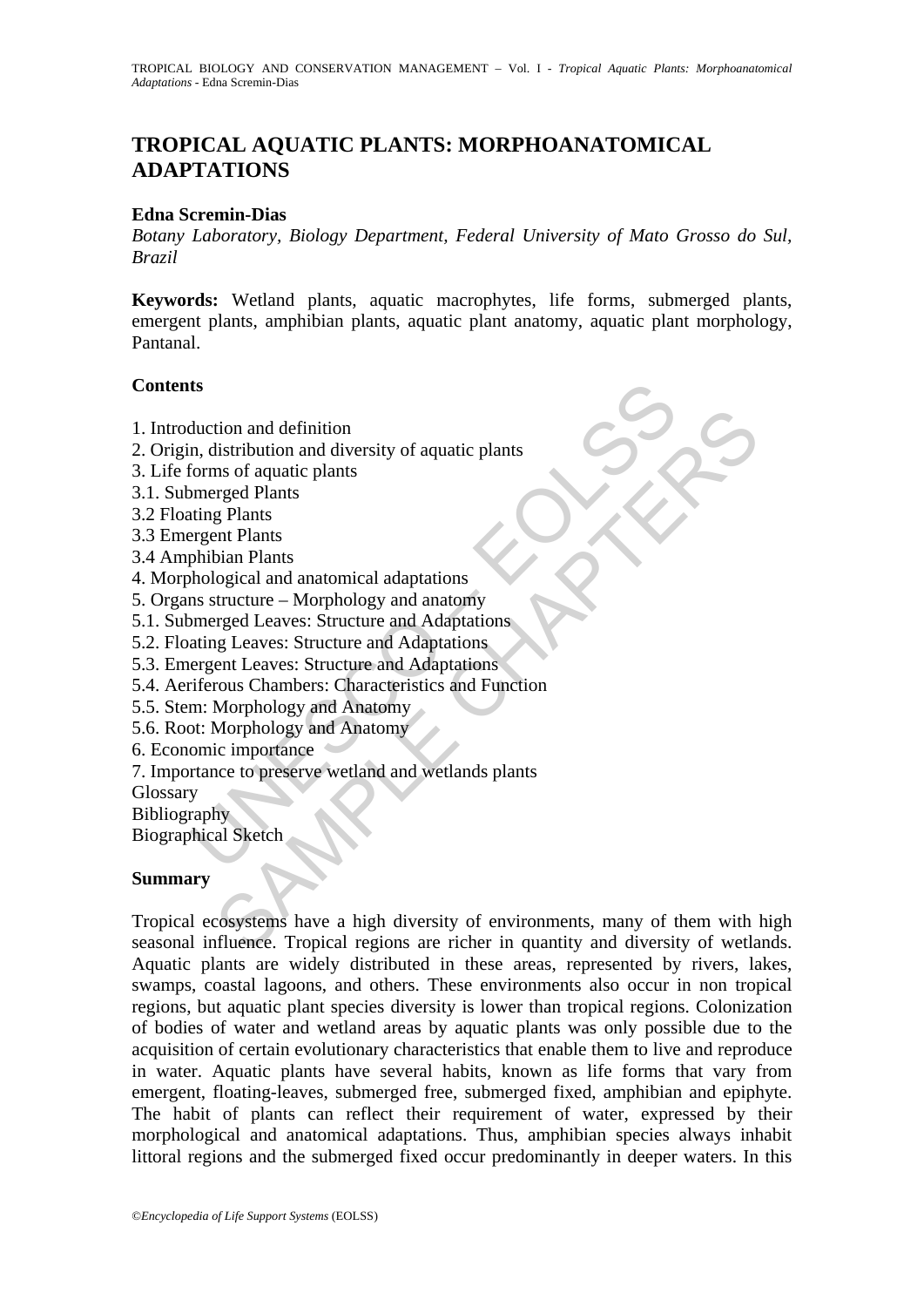paper morphological and anatomical characteristics are presented, pointing out their adaptations to the environment.

#### **1. Introduction and Definition**

Aquatic plants are ecologically important due to their fundamental role in the aquatic system, contributing to the complexity of these habitats. They also constitute the basis of many food chains, being important in nutrient cycling and providing input of organic matter into the ecosystem.

Inter Treophnastal (3722-267 BC). FOI many atunors the ustribute<br>quatic species in the environment and their categorization is not sy<br>everal approaches. Some authors imply that aquatic plants live excelumn, but others also and approaches. Some authors imply that aquatic plants live exclusively ir<br>and approaches. Some authors imply that aquatic plants live exclusively ir<br>abrown) history aquatic plants have been categorized in many ways. So<br>mo Categorizing aquatic plants or their community is an issue raised for more then 2000 years, since Theophrastus (372-287 BC). For many authors the distribution pattern of these aquatic species in the environment and their categorization is not simple and may have several approaches. Some authors imply that aquatic plants live exclusively in the water column, but others also include species that inhabit wetlands with flooded periods. Through history aquatic plants have been categorized in many ways. Some scientists consider that essentially aquatic plants are those which develop and reproduce permanently in water, depending exclusively on what they obtain from this system. For these authors species that inhabit swamps should not be classified as aquatic plants. Another term commonly used was limnophyte in order to categorize the higher plants that inhabit fresh waters, thus excluding species that inhabit salt and salty waters. In order to identify aquatic plants, older botanists regularly used the terms "aquatic tracheophytes" or "aquatic cormophytes", but they not included macroscopic seaweeds or mosses. The term "hydrophyte" had been extensively applied to categorize flooded aquatic plants and also to those with floating leaves, but excluded the emergent species. Many North American authors utilized this term to refer to all flooded aquatic higher plants, including those with floating leaves and also the emergent heliophytes. However, this misunderstanding indicates the difficulty of categorizing plants which have water as their habitat.

Vascular hydrophyte is a term widely used by many authors, and in this case, excludes seaweeds, bryophytes, and pteridophytes, which are important components of the aquatic systems. In this sense, the term "aquatic macrophyte" is generic and comprises any aquatic plant, independent of taxonomic group, and can be used to identify salt and salty water plants, or even those inhabiting wetland and continental aquatic environments. This term also includes the herbaceous species that develop in the water column, in the flooded and saturated soil. This term has been widely used to identify aquatic plants, and was adapted by the International Program of Biology (IPB). Aquatic macrophyte is the most adequate term for all plants that inhabit aquatic environments, and that share several morphological, anatomical and ecophysiological adaptations. Some authors consider aquatic macrophyte to be a distinct group from wetland plants, as they have a high water dependency, and do not resist dryness, whereas wetland plants can resist some dryness and soil with some aeration.

The aquatic plants considered here are those species which survive only in humid environments or even saturated with water, and those that have different moisture needs. Some develop in swamps, others in periodically flooded environments, and others in lakes, rivers and oceans. Aquatic plants show different life forms that are generally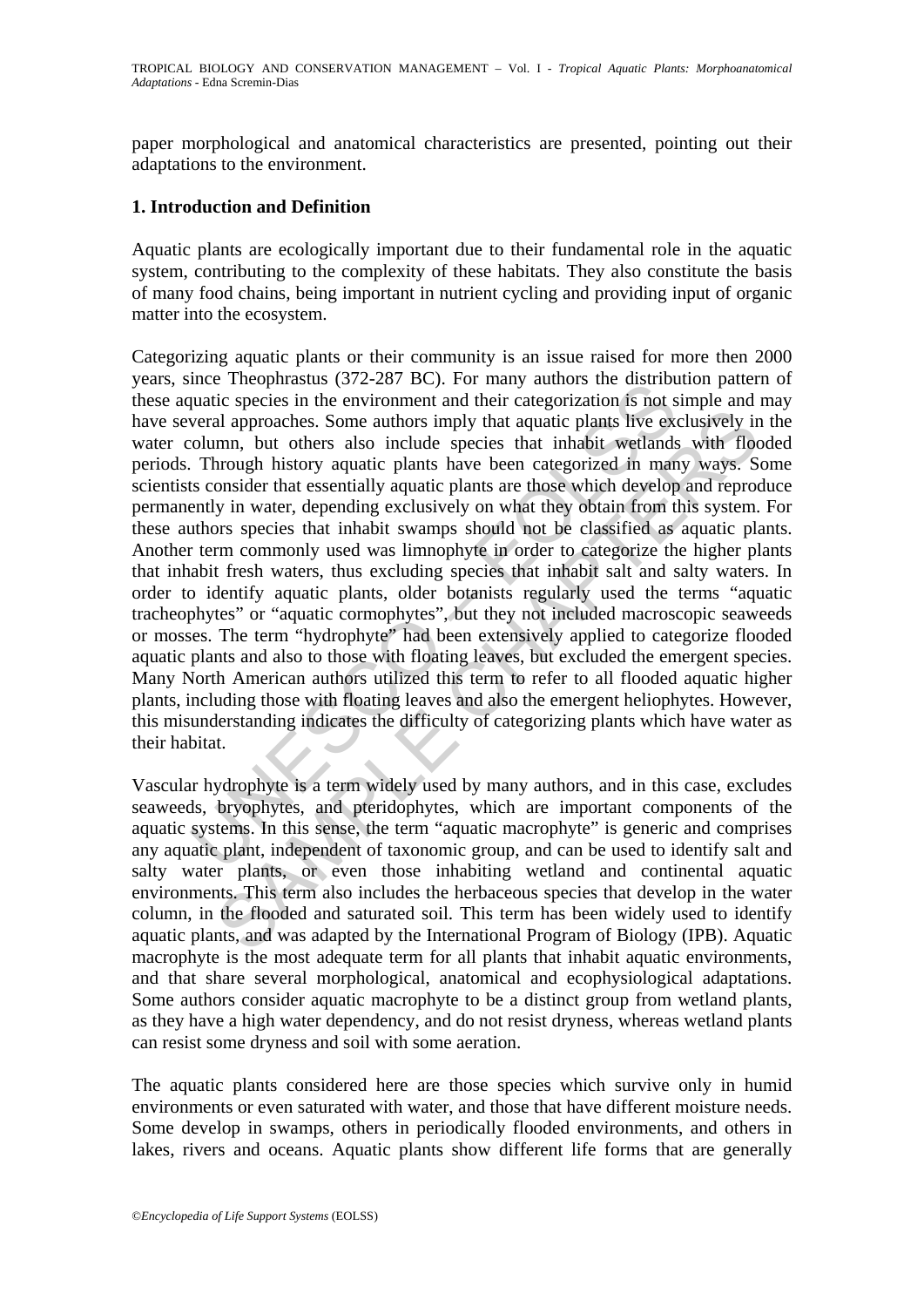associated with different environmental conditions, since they are biologically modified (adapted) to the condition of water in excess. The aquatic plants distribution in lagoons systems is related to the adaptation developed by each species to survive in the humidity gradient (Figure 1). Therefore, the adaptive characteristics—morphological, anatomical, and some ecophysiological aspects—of each species (i.e. living exclusively in water, amphibious that support submerged, flooding and dry soil periods) are related to their habit, reflecting the morphological plasticity of their organs. It is important to remember that when aquatic plants are distributed in water, they only establish in the photic zone, which is that zone with enough light to allow photosynthesis.



Figure 1: Diagram of a lacustrine system, showing all life forms of aquatic plants, with littoral aquatic bed dominated by submerged and floating-leaved plants and a littoral zone emergent marsh dominated by amphibious plants.

Water is the main abiotic factor that models the landscape, determining the occurrence of different types of aquatic plants. The existence of areas that accumulate water depends primarily on the local geology, geomorphology, soil type, topography and climate. The hydrologic pattern of wetland is the key to determine the composition, distribution, and diversity of aquatic plants inhabiting a region. Besides these factors, the water level variation during a seasonal cycle (rainy and dry) can also indicate all life forms that might occur in the water column (Figure 2).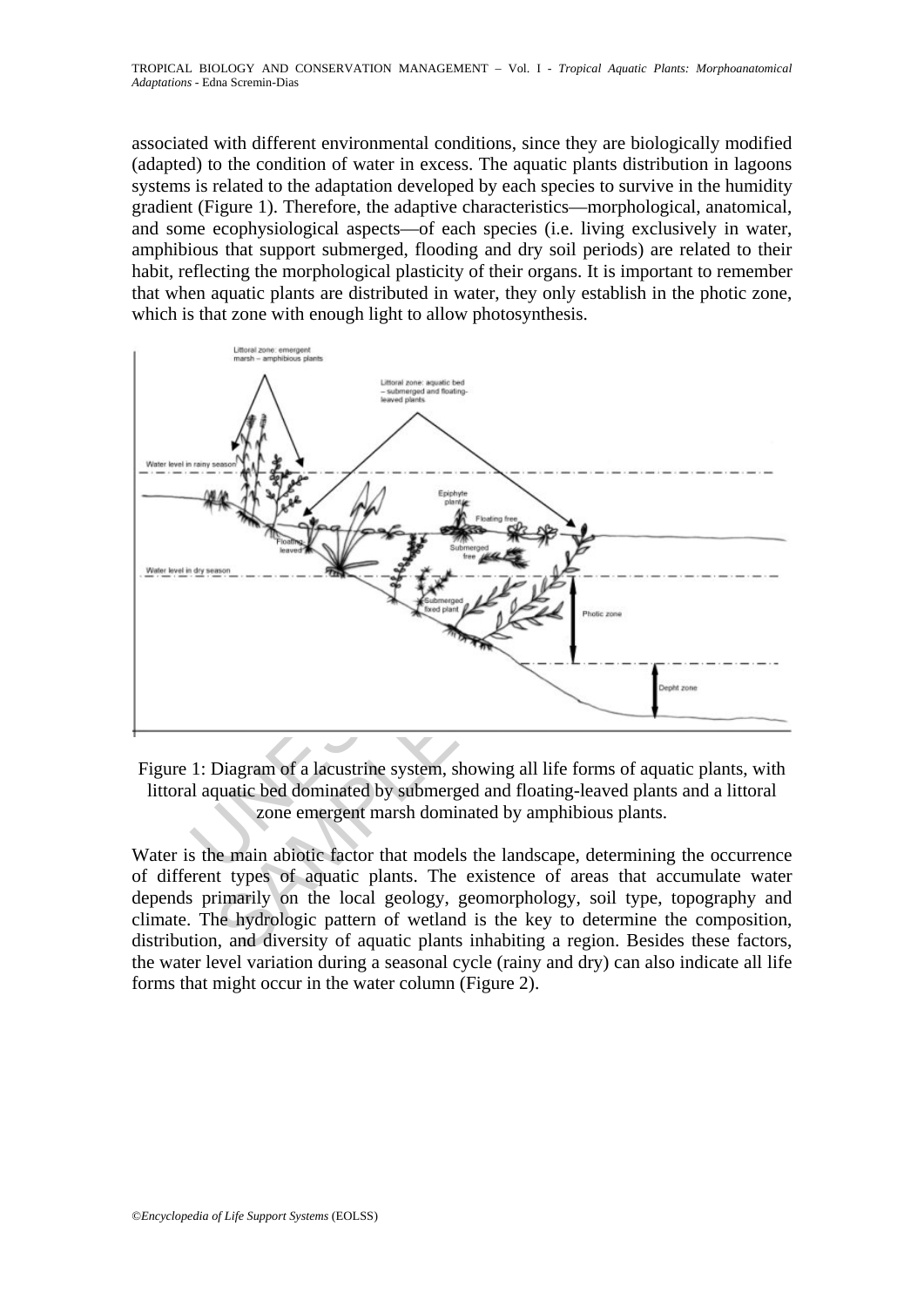TROPICAL BIOLOGY AND CONSERVATION MANAGEMENT – Vol. I - *Tropical Aquatic Plants: Morphoanatomical Adaptations* - Edna Scremin-Dias



Figure 2: Landscape of Pantanal Matogrossense, West-Central Brazil. This biome is seasonally flooded, favoring the development and propagation of many aquatic macrophyte species. (Photo: Paulo Robson de Souza – UFMS/Brazil). **2. Origin, Distribution and Diversity of Aquatic Plants** 

# e 2: Landscape of Pantanal Matogrossense, West-Central Brazil. 1<br>sonally flooded, favoring the development and propagation of ma<br>macrophyte species. (Photo: Paulo Robson de Souza – UFMS/B<br>in, Distribution and Diversity of Landscape of Pantanal Matogrossense, West-Central Brazil. This biome<br>ally flooded, favoring the development and propagation of many aquatic<br>acrophyte species. (Photo: Paulo Robson de Souza – UFMS/Brazil).<br>Distribution and Undoubtedly, aquatic plants have originated from terrestrial plants. The evolutionary path of aquatic plants started and ended in the water. The first stage was the conquest of the aerial environment, resulting from the innovated capacity to achieve fertilization independently of water, and also from adaptations of vegetative organs to the dry environment. This allowed dispersion of plant into the terrestrial environment, especially for the angiosperms, which is the most abundant group of plants today. This transition from aquatic to terrestrial environment required an evolution of some structures to permit water transport (roots and vascular tissues), aiming, not only, to

minimize the water loss to the external environment, but also to maintain hydric flow (cuticle and stomata), and to provide support to organs and tissues (cellulose and lignin).

Primitive plants irradiated to the terrestrial environment with the evolution of vascular plants and angiosperms, continuing the adaptive radiation that allowed the colonization of all environments distributed on the Earth surface. Eventually, a few species of bryophytes, pteridophytes, and angiosperms, especially herbaceous ones, returned to the aquatic environment, where they were able to survive and reproduce. Not only the fresh water but also the salt water environments were invaded by terrestrial plants. As the water excess limited growth and reproduction of these plants, the aquatic environment colonization by angiosperms resulted from the evolution of morphological, anatomical and ecophysiological characters. It is estimated that the amount of plant species that are adapted to the aquatic environment is no more then 1% of the angiosperms and 2% of the pteridophytes.

Among 250 000 species of angiosperms already described, only a small number is adapted to the aquatic environment, or even to soils saturated with water. Until recently the group of angiosperms was divided in two classes—monocotyledons and dicotyledons. According to genetic evidence from several molecular biology research studies, this classification needs to be revised, with the creation of a third group, the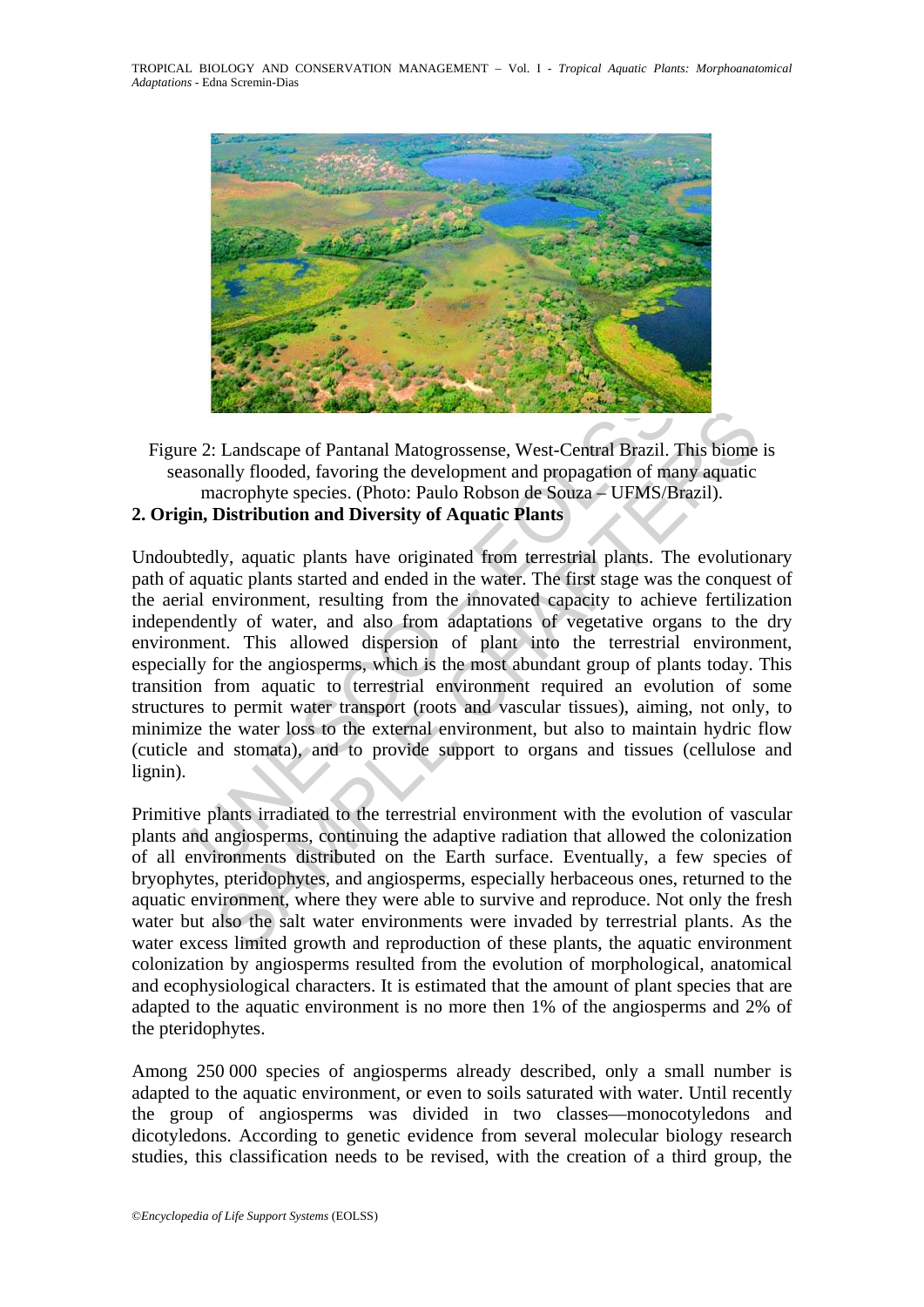magnoliid, the characteristics of which are more primitives. Traditionally, this group was inserted in the dicotyledons, although there are some well distinguished characteristics. Inside the magnoliids two groups are recognised: 1) woody magnoliids; and 2) paleoherbs magnoliids, which is considered an isolated group according to the Actual Phylogenetic Group (APG II, 2003), widely used for angiosperms identification. Nowadays, the paleoherbs are considered ancestors of the monocotyledons, appearing some time before the end of the Cretaceous, more then 120 million years ago, and of the eudicotyledons, which are the dicotyledons with the exception of the magnoliids. Members of the Nymphaeales—Nymphaeaceae and Cabombaceae—and of the Ceratopyllales are the paleoherbs that occur today.

Many primitive families of monocotyledons are aquatic, indicating that the adaptive radiation to the aquatic environment occurred earlier in this group. Therefore, wetland and aquatic plants are more frequent among monocotyledons then eudicotyledons. It is estimated that among all aquatic plants occurring in the planet only 14% belong to the eudicotyledons, including submerged, free floating, fixed with floating leaves and emergent plants, while 52% belong to the monocotyledon families. Some authors suggested that the monocotyledons had their origin in the aquatic system, but this hypothesis is not well accepted. The use of DNA analysis to investigate phylogenetic correlation between aquatic and terrestrial plants may elucidate several questions not clarified yet. DNA analysis of families that have terrestrial and aquatic species indicate that the terrestrial group is evolutionarily more recent.

minute tannies or monocotylectoms are aquatic, muctang una<br>n to the aquatic environment occurred earlier in this group. The<br>n to the aquatic environment occurred earlier in this group. The<br>attic plants are more frequent am replants are more frequent among monocotyledons then eudicotyledons.<br>
In plants are more frequent among monocotyledons then eudicotyledons, hat among all aquatic plants occurring in the planet only 14% belong to<br>
plants, Several aquatic plants retain in the aquatic environment some reproductive mechanisms acquired in the terrestrial environment, and also depend on aerial pollinaters to favor sexual reproduction. A few species, however, developed a peculiar form of sexual reproduction, in which pollination depends exclusively on the aquatic environment. An example of this condition is the Ceratophyllaceae family, which has a single genus *Ceratophyllum* with a cosmopolitan dispersion. Species of this genus are entirely submerged, highly specialized to the aquatic habitat, with reduced leaves, without roots and stomata. Its pollination occurs in the water column, forming fruits with hooks that favor their fixation to the muddy substrate and to feathers and legs of aquatic birds. These characteristics are highly specialized and taxonomists have difficulties in recognizing phylogenetic correlations with other plant families. Species of *Ceratophyllum* do not possess xylem, petals or sepals, which are considered as primitive characteristics, but it is now understood that these adaptations are highly specialized to the aquatic environment. These plants have inhabited the aquatic environment for a long time, even longer than most other aquatic species. Recent molecular analysis indicated that species of this genus are located in the basis of the angiosperms.

Progresses in aquatic plant studies occurred mainly in the last decades of the twentieth century and are continuing, but most of these studies refer to systematics and ecology. Studies related to the phylogenetic correlation and evolution has received little attention until the present. Understanding the genetic structure of this group, its life history, the meaning of predominance of vegetative reproduction and high frequency of selffertilization, when compared to terrestrial plants, is still incipient and requires a major advance in research in order to elucidate all the questions about this issue.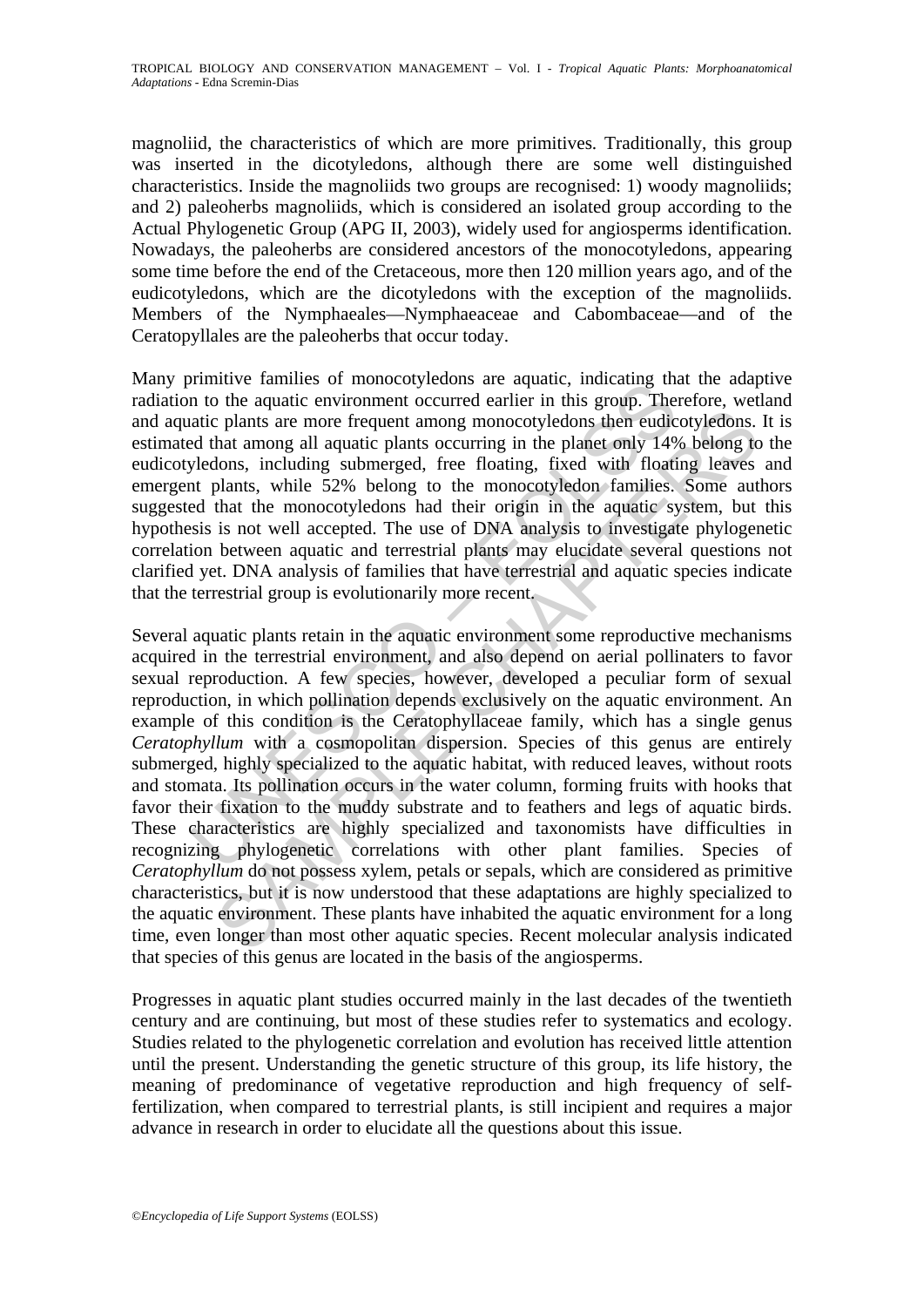Aquatic plants inhabit swampy or humid environments, but the amount of water accumulated in the environment, and the distribution of the plants depends on topography, geology and climate. Wetland and essentially aquatic environments occur in coast regions, deltas, streamside zones, coast or continental lagoons, islands and flooded plains (where half of the wetlands in the planet are found) distributed along the tropical and sub-tropical regions. Aquatic plants display a wide geographic spread, over several continents, and many species are classified as cosmopolites. It is estimated that about 60% of all aquatic plants are in this category, in which the monocotyledons are the most widely distributed group. The wide distribution of many aquatic species indicates that they have efficient mechanisms to disperse their seeds or propagules, favoring colonization of other lands. Dispersion mechanisms found in this group are transport through water, migrating aquatic birds, wind and human activities such as navigation.

However, some aquatic plants species may be restricted to a small geographic area. The occurrence of endemism is very low, and generally it is a result of geographic barriers or specificity for climate or soil type. There are a few endemic species from swampy areas in Venezuela's mountains and California's seasonal lagoons, in addition to the tropical region of South America, which is particularly rich in endemic species, and the tropics and sub-tropics of Africa and Asia. Among the highly endemic genera are *Sagittaria* and *Echinodorus*, both belonging to Alismataceae family.

It unough water, ingraining aquatic ontis, while and numian act<br>on.<br>Fig. 2001. The aquatic plants species may be restricted to a small geograte<br>of endemism is very low, and generally it is a result of geogratic<br>iversue of some aquatic plants species may be restricted to a small geographic area,<br>of endemism is very low, and generally it is a result of geographic bare<br>ity for climate or soil type. There are a few endemic species from swa<br>enez Table 1 lists all the families that have species inhabiting the aquatic environment or wetlands. It shows the most common groups which have hydrophytic individuals including the truly aquatic and those that live in swamps with the exception of bryophytes. The morphological and anatomical characterization reported here refers exclusively to vascular plants. Table 1 also shows the geographic distribution, life form and pollination types available in the bibliography. All information listed here was based on the available bibliography, but pollination types might not be the same for all species from the related genus or family. This happens because the reproductive biology of most of species has not yet been studied.

| Family                                    | Genera                               | Geographical<br>distribution                    | Life<br>form     | <b>Pollination</b><br>form |  |  |
|-------------------------------------------|--------------------------------------|-------------------------------------------------|------------------|----------------------------|--|--|
| A. Hepaticae                              |                                      |                                                 |                  |                            |  |  |
| 1. Ricciaceae                             | Ricciocarpus                         | Almost<br>Cosmopolitam                          | Ff               |                            |  |  |
| <b>B.</b> Pteridophytes                   |                                      |                                                 |                  |                            |  |  |
| 2. Adiantaceae                            | Pityrogramma                         | Africa, Tropical<br>America                     | AM               |                            |  |  |
| 3. Azollaceae                             | Azolla                               | Tropical; Fresh<br>water                        | Ff               |                            |  |  |
| 4.<br>Ceratopteridaceae<br>(Parkeriaceae) | Ceratopteris                         | Pan-tropical and<br>subtropical; Fresh<br>water | Ff               |                            |  |  |
| 5. Isoëtaceae                             | <i>Isoetes; Stylites</i>             | Cosmopolitan;<br>Fresh water                    | AM; E<br>S       | ۰                          |  |  |
| 6. Marsileaceae                           | Marsilea:<br>Pilularia; Regnellidium | Cosmopolitan;<br>Fresh water                    | AM; E<br>$S:$ Ff |                            |  |  |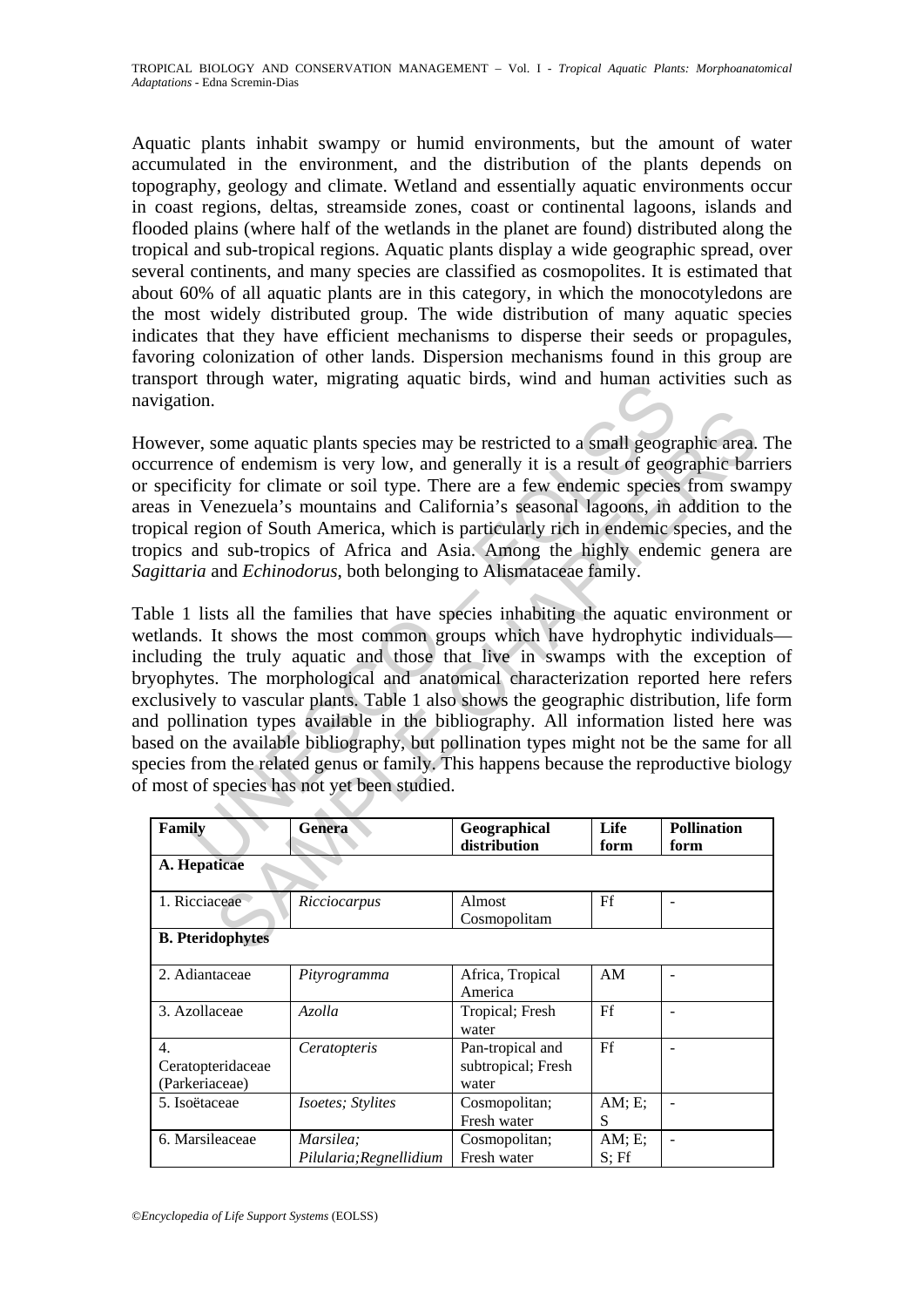| 7. Ricciaceae                         | Ricciocarpus                                                                                                                                                                                                                | Some spp. in the<br>world                          | Ff               |                                            |
|---------------------------------------|-----------------------------------------------------------------------------------------------------------------------------------------------------------------------------------------------------------------------------|----------------------------------------------------|------------------|--------------------------------------------|
| 8. Salviniaceae                       | Salvinia                                                                                                                                                                                                                    | Tropical; Fresh<br>water                           | Ff               |                                            |
| 9. Thelypteridaceae                   | <b>Thelypteris</b>                                                                                                                                                                                                          | Tropical and<br>subtropical<br>cosmopolitan        | AM               |                                            |
| <b>C.</b> Paleoherbs                  |                                                                                                                                                                                                                             |                                                    |                  |                                            |
| 10. Cabombaceae                       | Brasenia; Cabomba                                                                                                                                                                                                           | Cosmopolitan;<br>Fresh water                       | F1               | Entomophilous<br>and<br>Anemophilus        |
| 11.<br>Ceratophyllaceae               | Ceratophyllum                                                                                                                                                                                                               | Cosmopolitan;<br>Fresh water                       | S; Fl            | Hydrophilous                               |
| 12. Nymphaeaceae                      | Barclaya; Euryale;<br>Nuphar; Nymphaea;<br>Ondinea; Victoria                                                                                                                                                                | Cosmopolitan;<br>Fresh water                       | F1; E; S         | Entomophilous                              |
| D. Monocots                           |                                                                                                                                                                                                                             |                                                    |                  |                                            |
| 13. Alismataceae                      | Alisma; Baldellia;<br>Burnatia; Caldesia;<br>Damasonium;<br>Echinodorus:<br>Limnophyton;<br>Luronium;<br>Machaerocarpus;<br>Ranalisma; Sagittaria;<br>Wiesneria                                                             | Cosmopolitan;<br>Fresh water                       | $E$ ; $Fl$ ; $S$ | Entomophilous                              |
| 14.                                   | Aponogeton                                                                                                                                                                                                                  | Palaeotropical and                                 | Ff; S            | Entomophilous                              |
| Aponogetonaceae                       |                                                                                                                                                                                                                             | southern Africa;<br>Fresh water                    |                  | or autogamous                              |
| 15. Araceae<br>(include<br>Lemnaceae) | Lemna; Pistia;<br>Spirodela; Wolffia;<br>Wolffiella; Acorus;                                                                                                                                                                | Cosmopolitan<br>(some spp.);<br>Tropical,          | Ff; E            | Entomophilous<br>(some species<br>unknown) |
|                                       | Orontium; Calla;<br>Cryptocoryne;<br>Lagenandra;<br>Aglaodorum;<br>Typhonodorum;<br>Montrichardia;<br>Dracontioides; Lasia;<br>Cyrtosperma;<br>Colocasia; Peltandra;<br>Dieffenbachia;<br>Anubias; Xanthosoma;<br>Urosphata | subtropical and<br>temperate areas;<br>Fresh water |                  |                                            |
| 16. Butomaceae                        | Butomus; Ostenia;<br>Tenagocharis                                                                                                                                                                                           | Europe and<br>temperate Asia                       | AM               | $\overline{a}$                             |
| 17. Cannaceae                         | Canna                                                                                                                                                                                                                       | Tropical America;<br>Subtropical; Fresh<br>water   | AM, E            | Ornithophilous                             |
| 18.<br>Centrolepidaceae               | Hydatella; Trithuria;<br>Aphelia; Centrolepis                                                                                                                                                                               | Asia; Temperate<br>Australia; New<br>Zealand       | AM               | Anemophilous                               |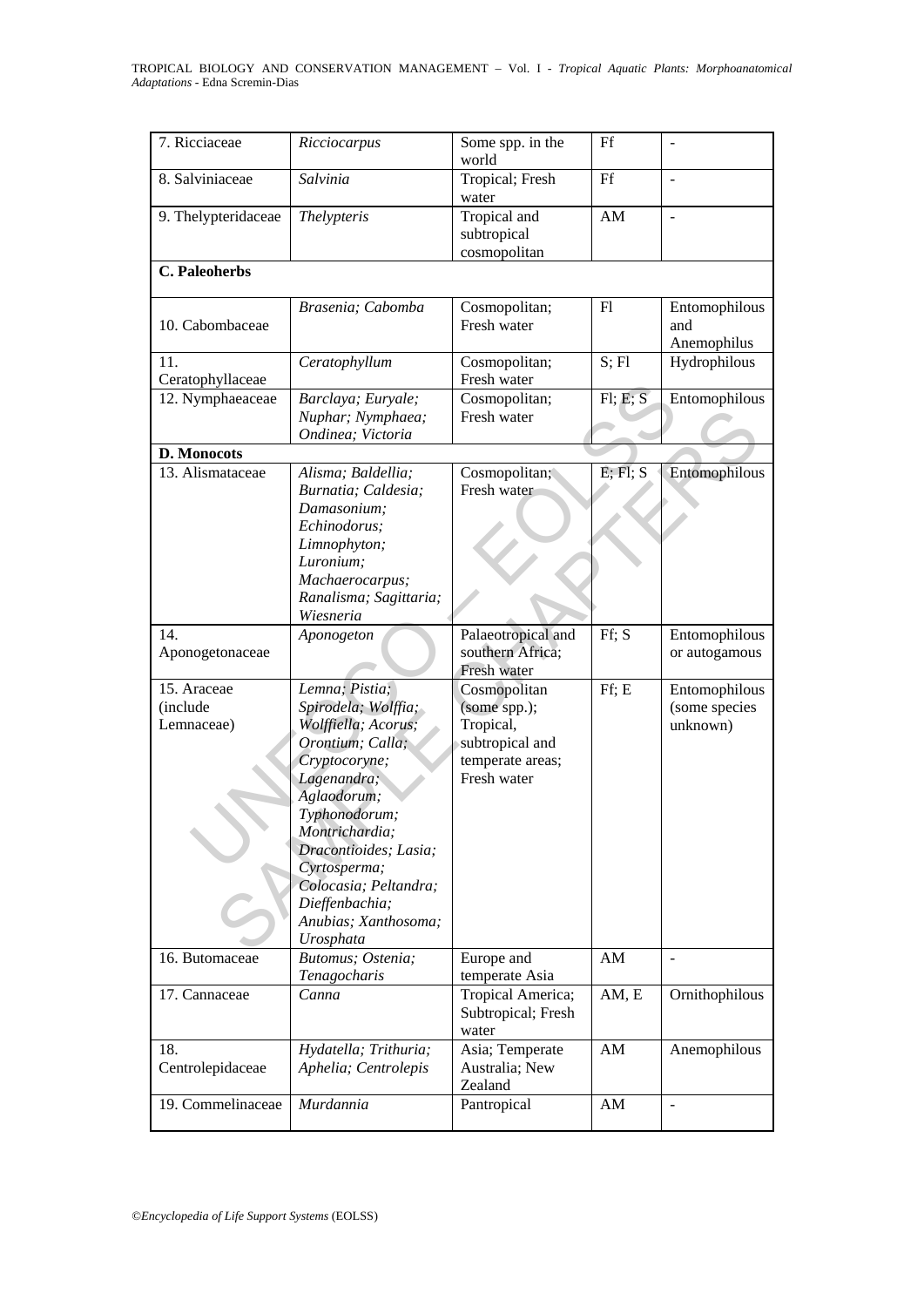| 20.               | Amphibolis;            | Tropical and            | S         | Hydrophilous   |
|-------------------|------------------------|-------------------------|-----------|----------------|
| Cymodoceaceae     | Cymodocea;             | subtropical; Salt       |           |                |
|                   | Halodule;              | water                   |           |                |
|                   | Syringodium;           |                         |           |                |
|                   | Thalassodendron        |                         |           |                |
|                   |                        |                         |           |                |
| 21. Cyperaceae    | Ascolepis;             | Some spp.               | AM, E,    | Anemophilous   |
|                   | Asterochaete;          | cosmopolitan            | EP        |                |
|                   | Baumea; Cyperus;       |                         |           |                |
|                   | Calyptocarya; Carex;   |                         |           |                |
|                   | Dulichium;             |                         |           |                |
|                   | Eleocharis; Eleogiton; |                         |           |                |
|                   | Fimbristylis;          |                         |           |                |
|                   | Oxycaryum;             |                         |           |                |
|                   |                        |                         |           |                |
|                   | Psilocarya;            |                         |           |                |
|                   | Rhynchospora;          |                         |           |                |
|                   | Scleria;               |                         |           |                |
| 22. Eriocaulaceae | Eriocaulon; Leiothrix; | Tropical and            | E; S      | Anemophilous   |
|                   | Mesanthemum;           | subtropical; Fresh      |           |                |
|                   | Paepalanthus;          | water                   |           | Entomophilous  |
|                   | Syngonanthus; Tonina   |                         |           |                |
| 23. Hanguanaceae  | Hanguana               | Ásia; Malasya           | ${\bf S}$ |                |
|                   |                        |                         |           |                |
| 24.               | Apalanche;             |                         | S; Fl     |                |
|                   |                        | Cosmopolitan;           |           | Anemophilous   |
| Hydrocharitaceae  | Hydrocharis; Blyxa;    | Fresh and salt          |           |                |
| (include          | Egeria; Elodea;        | water.                  |           | Entomophilous  |
| Najadaceae)       | Enhalus; Halophila;    | (Vallisneria-           |           |                |
|                   | Hydrilla;              | introduced in           |           | Hydrophilous   |
|                   | Lagarosiphon;          | several countries)      |           |                |
|                   | Limnobium; Najas;      |                         |           |                |
|                   | Ottelia; Stratiotes;   |                         |           |                |
|                   | Thalassia; Vallisneria |                         |           |                |
|                   |                        |                         |           |                |
| 25. Hypoxidaceae  | Hypoxis                | South Africa            | AM, E     | Entomophilous  |
|                   |                        |                         |           |                |
| 26. Iridaceae     | Iris                   | Cosmopolitan            | AM; E     | Entomophilous  |
|                   |                        |                         |           |                |
| 27. Juncaceae     | Juncus; Prionium       | Cosmopolitan            | F1; E     | Anemophilous   |
|                   |                        |                         |           |                |
| 28. Juncaginaceae | Cycnogeton; Lilaea;    | Tropical (few           | E         | Anemophilous   |
|                   | Maundia; Tetroncium;   | species); Fresh and     |           |                |
|                   | Triglochin             | brackish water          |           |                |
|                   |                        |                         |           |                |
| 29.               | Hydrocleis;            | Tropical and            | E; Fl     | Entomophilous  |
| Limnocharitaceae  | Limnocharis;           | temperate; Fresh        |           | ; some spp.    |
|                   | Tenagocharis           | water                   |           | probably       |
|                   |                        |                         |           | autogamous     |
| 30. Lythraceae    | Ammannia; Cuphea;      | Some spp. tropical      | AM; E     |                |
|                   | Decodon; Didiplis;     | cosmopolitan;           |           |                |
|                   | Lythrum; Nesaea;       | <b>Tropical America</b> |           |                |
|                   | Rotala; Trapa          |                         |           |                |
|                   |                        |                         |           |                |
| 31. Marantaceae   | Donax; Phrynium;       | América tropical,       | AM; E     | $\overline{a}$ |
|                   | <b>Thalia</b>          | África                  |           |                |
| 32. Mayacaceae    | Mayaca                 | Tropical; Fresh         | E; S      | Entomophilous  |
|                   |                        | Water                   |           |                |
| 33. Orchidaceae   | Erythrodes;            | Brazil, (with           | AM, E     | Entomophilous  |
|                   | Habenaria              | endemic specie of       |           |                |
|                   |                        | the Pantanal            |           |                |
|                   |                        | (Habenaria              |           |                |
|                   |                        |                         |           |                |
|                   |                        | aricaensis Hoehne)      |           |                |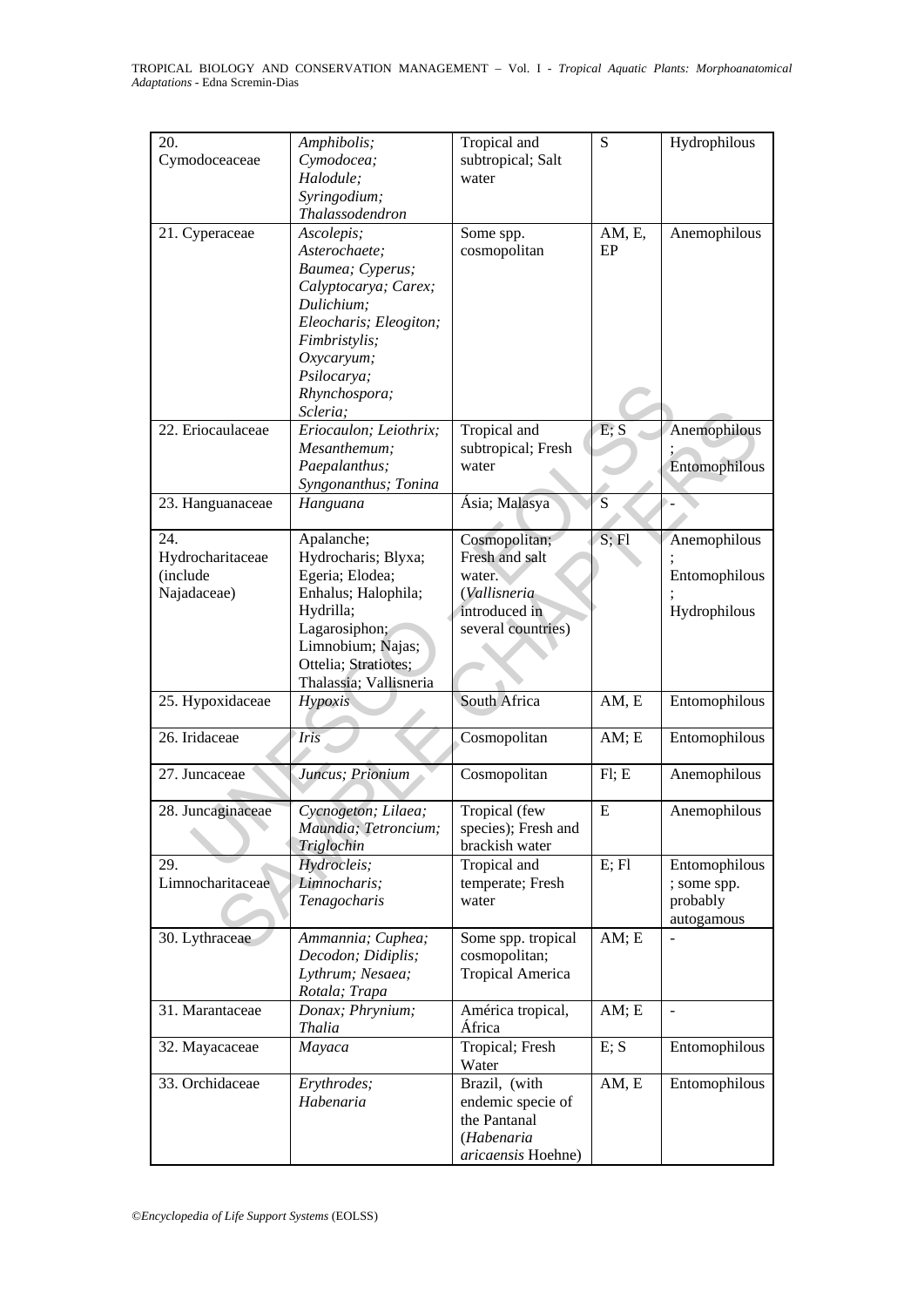| 34. Philydraceae                                         | Philydrum                                                                                                                                                                                                                                                                                                   | Ásia; Australia                                                                                  | AM           |                                                                                              |
|----------------------------------------------------------|-------------------------------------------------------------------------------------------------------------------------------------------------------------------------------------------------------------------------------------------------------------------------------------------------------------|--------------------------------------------------------------------------------------------------|--------------|----------------------------------------------------------------------------------------------|
| 35. Poaceae                                              | Arundo; Acroceras;<br>Coix; Coleanthus;<br>Echinochloa:<br>Gynerium;<br>Hemarthria;<br>Hydrochloa;<br>Hydrothauma;<br>Hygroryza;<br>Hymenachne;<br>Imperata; Leersia;<br>Luziola; Neostapfia;<br>Orcuttia;<br>Odontelytrum; Oryza;<br>Panicum;<br>Paspalidium;<br>Paspalum;<br>Pennisetum;<br>Pseudoraphis; | Cosmopolitan;<br>Pantropical                                                                     | AM; E;<br>Fl | Anemophilous                                                                                 |
| 36.<br>Potamogetonaceae<br>(include<br>Zannichelliaceae) | Althenia; Lepilaena;<br>Groenlandia;<br>Potamogeton;<br>Pseudalthenia;<br>Zannichellia; Zostera                                                                                                                                                                                                             | Cosmopolitan;<br>Fresh (rarely<br>brackish) water;<br>marine and<br>brackish genera<br>tropical; | FI; S        | Anemophilous<br>; few hydro-<br>anemophilous<br>and<br>hydrophilous<br>(Zannchelliace<br>ae) |
| 37. Pontederiaceae                                       | Eichhornia;<br>Eurystemon;<br>Heteranthera;<br>Hydrothrix;<br>Monochoria;<br>Pontederia; Reussia;<br>Scholleropsis                                                                                                                                                                                          | Pan-tropical and<br>temperate<br>American; Fresh<br>water                                        | E, S, Ff     | Entomophilous                                                                                |
| 38. Ruppiaceae                                           | Ruppia                                                                                                                                                                                                                                                                                                      | Subtropical and<br>Temperate; Salt<br>and brackish water                                         | S            | Hydrophilous                                                                                 |
| 39. Sparganiaceae                                        | Sparganium                                                                                                                                                                                                                                                                                                  | Temperate, Arctic,<br>Malaysia and<br>Australasia; Fresh<br>Water                                | E; Ff        | Anemophilous                                                                                 |
| 40. Typhaceae                                            | Typha                                                                                                                                                                                                                                                                                                       | Cosmopolitan;<br>Fresh water                                                                     | E            | Anemophilous                                                                                 |
| 41. Xyridaceae<br>(Abolbodaceae)                         | Abolboda; Xyris                                                                                                                                                                                                                                                                                             | <b>Tropical South</b><br>America; Fresh<br>water                                                 | E            | Anemophilous                                                                                 |
| <b>E.</b> Eudicots                                       |                                                                                                                                                                                                                                                                                                             |                                                                                                  |              |                                                                                              |
| 42. Ranunculaceae                                        | Caltha; Rununculus                                                                                                                                                                                                                                                                                          | Temperates and<br>frigid regions of<br>the world                                                 | AM           | Entomophilous                                                                                |
| <b>F. Core Eudicots</b>                                  |                                                                                                                                                                                                                                                                                                             |                                                                                                  |              |                                                                                              |
| 43. Amaranthaceae                                        | Alternanthera                                                                                                                                                                                                                                                                                               | South America                                                                                    | Ff or Fl     | Entomophilous                                                                                |
| 44. Droseraceae                                          | Aldrovanda                                                                                                                                                                                                                                                                                                  | Europe; Asia                                                                                     | Ff           | $\frac{1}{2}$                                                                                |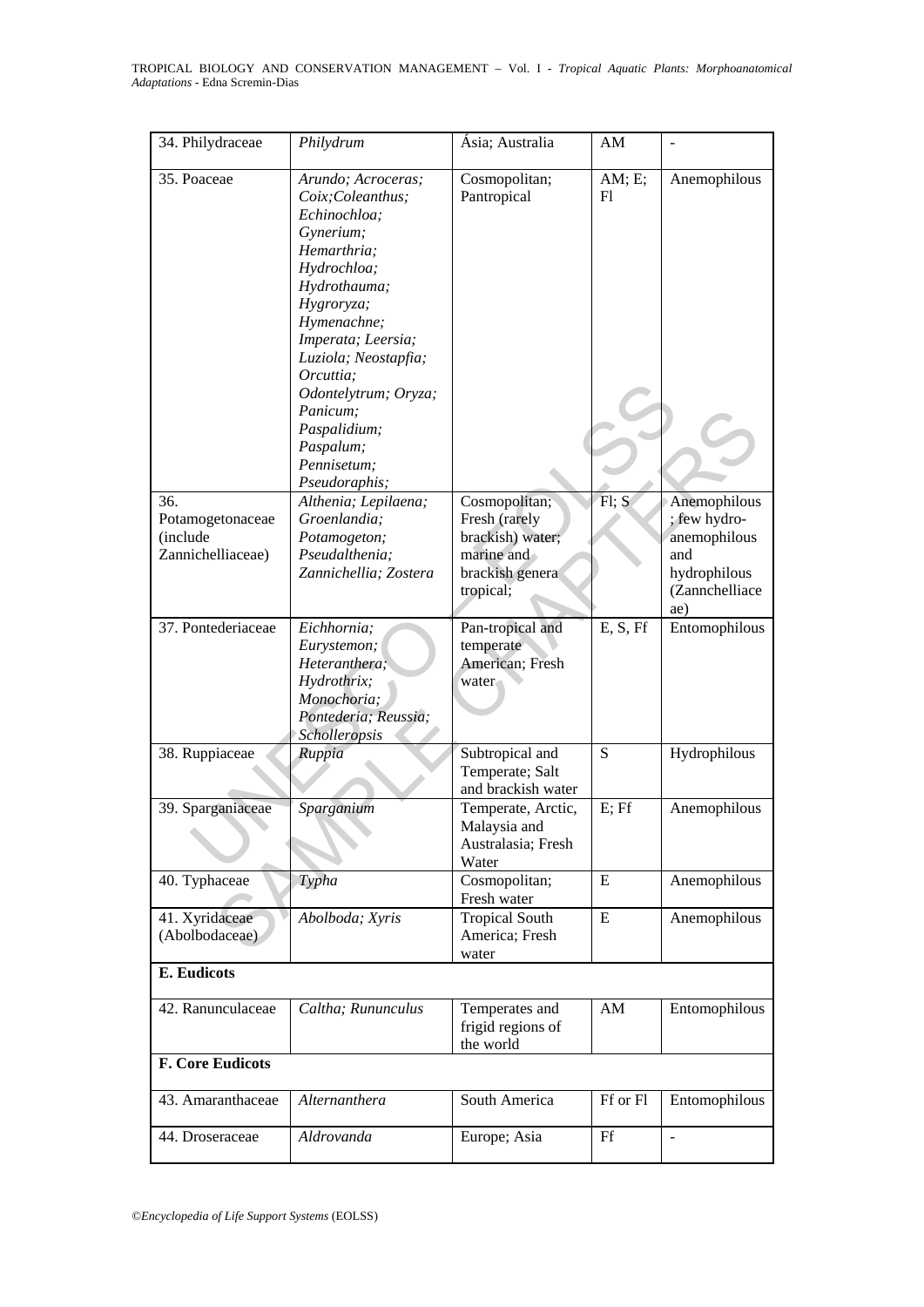| 45. Haloragaceae       | Haloragis;<br>Laurembergia;<br>Loudonia; Meziella;<br>Myriophyllum;<br>Proserpinaca                               | Cosmopolitan (but<br>especially south<br>temperate<br>Some spp. Semi-<br>terrestrial; all<br>aquatic spp. in<br>fresh water | E; S  |                                                 |
|------------------------|-------------------------------------------------------------------------------------------------------------------|-----------------------------------------------------------------------------------------------------------------------------|-------|-------------------------------------------------|
| 46. Polygonaceae       | Polygonum                                                                                                         | Mexico; Wide<br>distribution in<br>South America                                                                            | E     | Entomophilous<br>; Hidrophilous                 |
| <b>G.</b> Rosids       |                                                                                                                   |                                                                                                                             |       |                                                 |
| 47.<br>Melastomataceae | Acisanthera; Nepsera;<br>Rhynchanthera                                                                            | Central America<br>and Brazil                                                                                               | AM, E | Entomophilous                                   |
| 48. Onagraceae         | Boisduvalia; Ludwigia                                                                                             | Neoptropical; Wide<br>in South America                                                                                      | AM, E | Entomophilous                                   |
| H. Eurosids I          |                                                                                                                   |                                                                                                                             |       |                                                 |
| 49. Elatinaceae        | Bergia; Elatine                                                                                                   | Cosmopolitan (but<br>Elatine mainly<br>temperate, Bergia<br>mainly tropical)                                                | E; S  |                                                 |
| 50. Euphorbiaceae      | Caperonia;<br>Phyllanthus                                                                                         | <b>Tropical America</b>                                                                                                     | Ff    | Entomophilous                                   |
| 51. Fabaceae           | Aeschynomene;<br>Discolobium;<br>Neptunia; Sesbania;<br>Vigna                                                     | Neotropical; Some<br>countries in South<br>America                                                                          | E; Ff | Entomophilous                                   |
| 52. Podostemaceae      | Dicraea; Griffithella;<br>Indotristicha;<br>Mniopsis; Mourera;<br>Podostemum;<br>Tristicha; Terniola;<br>Willisia | <b>Tropical</b> (rarely<br>subtropical).<br>Flowing (often<br>torrential).<br>Fresh water                                   | S     | $\bar{\phantom{a}}$                             |
| 53. Polygalaceae       | Polygala                                                                                                          | Wide distribution<br>in Brazil                                                                                              | AM; E | Anemophilous<br>Entomophilous<br>; Hidrophilous |
| <b>I. Eurosids II</b>  |                                                                                                                   |                                                                                                                             |       |                                                 |
| 54. Brassicaceae       | Subularia;<br>Cardamine; Rorippa                                                                                  | Cosmopolitan (but<br>chiefly from the<br>temperate regions)                                                                 | AM, E | Entomophilous                                   |
| 55. Clusiaceae         | Hypericum                                                                                                         | Temperate regions<br>and tropical<br>mountains                                                                              | AM    | Entomophilous                                   |
| 56. Malvaceae          | Byttneria; Hibiscus;<br>Malachra; Melochia;<br>Pavonia                                                            | Some countries in<br>South America                                                                                          | AM; E | Entomophilous                                   |
| <b>J.</b> Asterids     |                                                                                                                   |                                                                                                                             |       |                                                 |
| 57. Balsaminaceae      | Hydrocera                                                                                                         | Eurasia; Africa and<br>North America                                                                                        | F1    | Entomophilous                                   |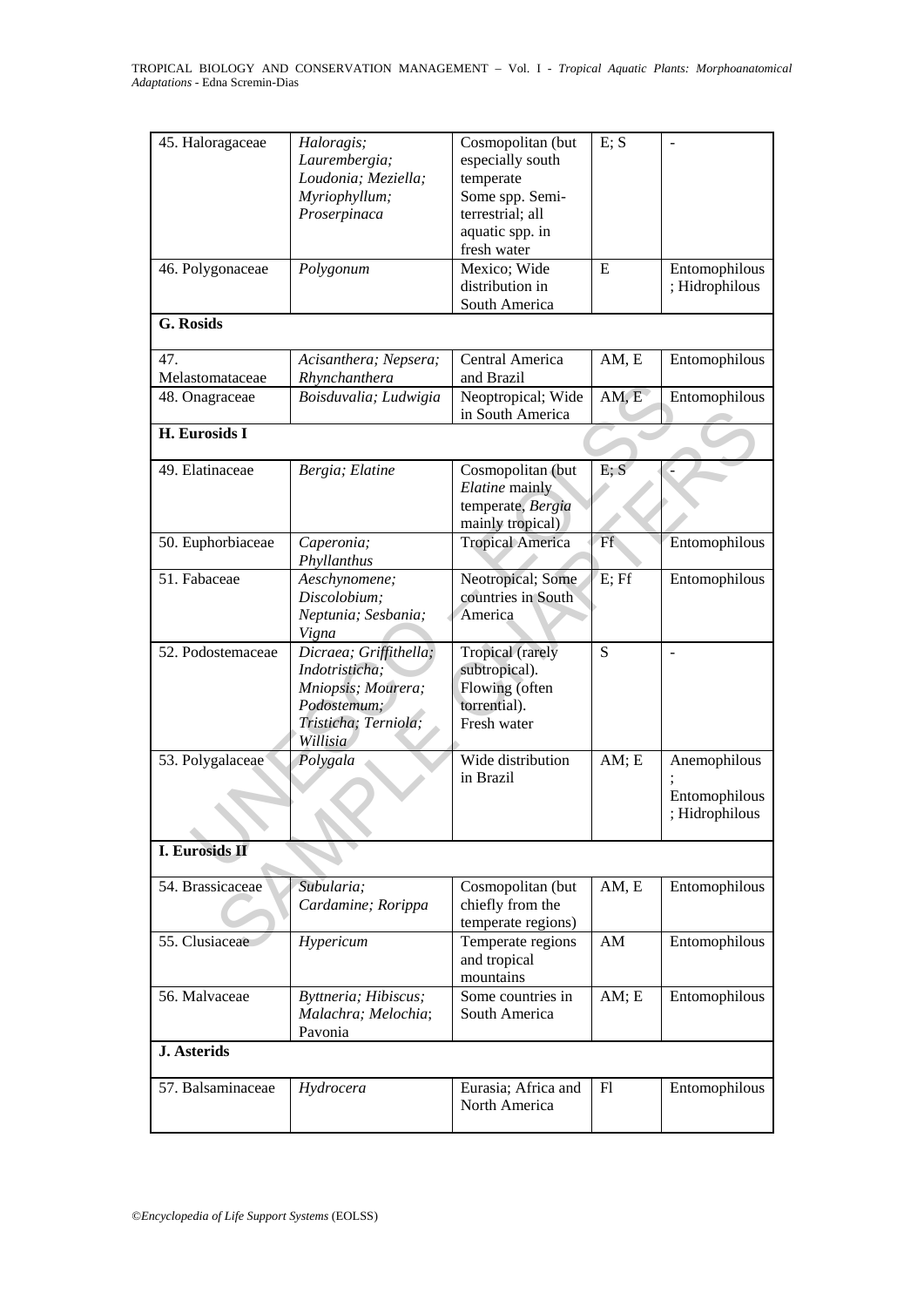| 58.<br>Hydrostachyaceae | Hydrostachys                                                                                                                                                                | Madagascar and<br>Africa from the                                                                                                                        | AM           |                |
|-------------------------|-----------------------------------------------------------------------------------------------------------------------------------------------------------------------------|----------------------------------------------------------------------------------------------------------------------------------------------------------|--------------|----------------|
|                         |                                                                                                                                                                             | equator southwards                                                                                                                                       |              |                |
| 59. Primulaceae         | Anagallis; Hottonia;<br>Lysimachia; Samolus                                                                                                                                 | Some spp.<br>cosmopolitan;<br>West Africa; Asia                                                                                                          | AM; E        |                |
| K. Euasterids I         |                                                                                                                                                                             |                                                                                                                                                          |              |                |
| 60. Acanthaceae         | Justicia                                                                                                                                                                    | <b>Tropical America</b>                                                                                                                                  | AM; E        | Entomophilous  |
| 61. Convolvulaceae      | Ipomea                                                                                                                                                                      | Tropics of the<br>world; South<br>America                                                                                                                | AM; E        | Entomophilous  |
| 62. Gentianaceae        | Curtia                                                                                                                                                                      | <b>Tropical South</b><br>America                                                                                                                         | AM; E        | Entomophilous  |
| 63. Hydroleaceae        | Hydrolea                                                                                                                                                                    | <b>Tropical America</b>                                                                                                                                  | AM; E        |                |
| 64. Lamiaceae           | Dysophylla; Hyptis;<br>Lycopus; Mentha;<br>Pogogyne; Teucrium                                                                                                               | Wide distribution<br>in Brazil                                                                                                                           | AM; E        | Entomophilous  |
| 65.<br>Lentibulariaceae | <b>Utricularia</b>                                                                                                                                                          | Pantropical;<br><b>Central and South</b><br>America                                                                                                      | E; Sf        | Entomophilous  |
| 66. Plantaginaceae      | Hippuris; Callitriche                                                                                                                                                       | North temperate<br>and cool South<br>American.<br>Fresh water;<br>Cosmopolitan.<br>Some spp. Semi-<br>terrestrial; all<br>aquatic spp. in<br>fresh water | E; S         | $\overline{a}$ |
| 67.<br>Scrophulariaceae | Bacopa; Buchnera;<br>Conobea;<br>Craterostigma;<br>Dopatrium;<br>Hemianthus;<br>Lindernia;<br>Melasma; Micranthem<br>um;<br>Microcarpaea<br>Monopera; Stemodia;<br>Verônica | Brazil; Some spp.<br>in Tropical Africa<br>and Australia                                                                                                 | AM; E;<br>F1 | Entomophilous  |
| 68. Solanaceae          | Schwenckia                                                                                                                                                                  | Perhaps restricted<br>to the Center-West<br>region of Brazil                                                                                             | E            | Entomophilous  |
| 69. Sphenocleaceae      | Sphenoclea                                                                                                                                                                  | Pantropical; South<br>America and<br><b>United States of</b><br>America                                                                                  | E            | Entomophilous  |
| L. Euasterids II        |                                                                                                                                                                             |                                                                                                                                                          |              |                |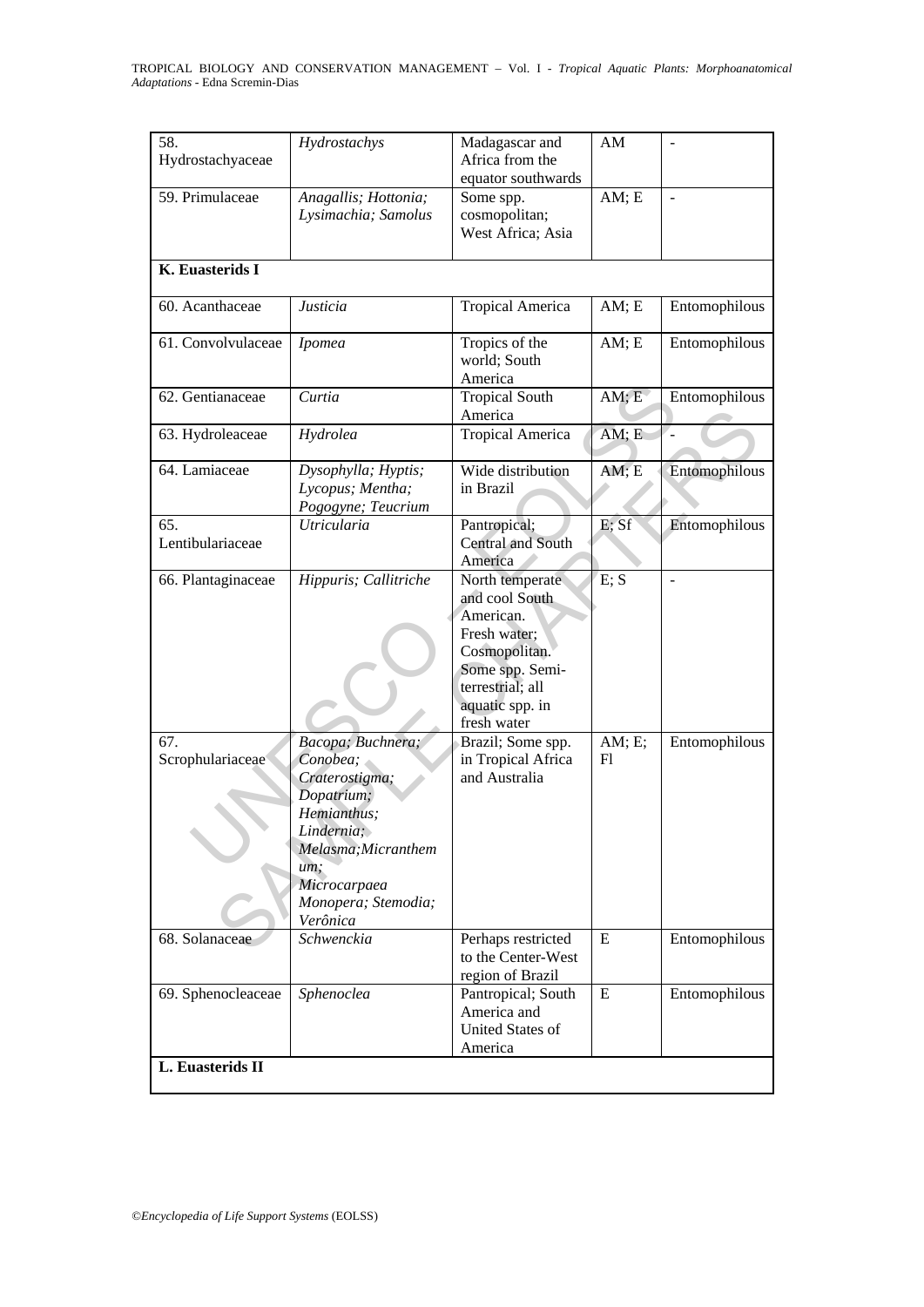| 70. Apiaceae      | Berula; Carum;                                                                            | Tropical and       | Ff    | Entomophilous  |
|-------------------|-------------------------------------------------------------------------------------------|--------------------|-------|----------------|
|                   | Centella; Cicuta;;                                                                        | subtropical        |       |                |
|                   | Cynosciadium;                                                                             | America            |       |                |
|                   | Eryngium; Lilaeopsis;                                                                     |                    |       |                |
|                   | Limnosciadium;                                                                            |                    |       |                |
|                   | Hydrocotyle; Thorella;                                                                    |                    |       |                |
|                   | Oxypolis; Sium                                                                            |                    |       |                |
| 71. Asteraceae    | Eclipta; Enydra;                                                                          | Cosmopolitan;      | AM    | Entomophilous  |
|                   | Eupatorium;                                                                               | Tropical;          |       | ; Some spp.    |
|                   | Gymnocoronis;                                                                             | Subtropical        |       | ornithophilous |
|                   | Pacourina                                                                                 |                    |       | and            |
|                   |                                                                                           |                    |       | anemophilous   |
| 72. Campanulaceae | Centropogon;                                                                              | Tropical; South    | AM, E | Entomophilous  |
|                   | Downingia;                                                                                | America            |       |                |
|                   | Grammatotheca;                                                                            |                    |       |                |
|                   | Howellia; Hypsela;                                                                        |                    |       |                |
|                   | Isotoma; Legenere,                                                                        |                    |       |                |
|                   | Lobelia; Mezleria;                                                                        |                    |       |                |
|                   | Poterella; Pratia                                                                         |                    |       |                |
| 73. Menyanthaceae | Fauria;                                                                                   | Some ssp.          | E, Fl | Entomophilous  |
|                   | Liparophyllum;                                                                            | cosmopolitan;      |       |                |
|                   | Menyanthes;                                                                               | Central and South  |       |                |
|                   | Nymphoides; Villarsia                                                                     | America            |       |                |
| 74. Rubiaceae     | Diodia; Pentodon                                                                          | Africa and         | AM, E | Entomophilous  |
|                   |                                                                                           | American continent |       |                |
|                   |                                                                                           |                    |       |                |
|                   | Table 1. The main aquatic plants including bryophytes, pteridophytes and angiosperm       |                    |       |                |
|                   | vith geographical distribution, pollination and life form. For angiosperms classification |                    |       |                |
|                   | the APG II (2003) was used. Ff (Floating free); AM (Amphibiou plant); E (Emergen          |                    |       |                |
|                   | plant); S (Submerged); Fl (Floating-leaved plants); Epiphyte (EP).                        |                    |       |                |
|                   |                                                                                           |                    |       |                |
|                   |                                                                                           |                    |       |                |
|                   |                                                                                           |                    |       |                |
|                   |                                                                                           |                    |       |                |
|                   |                                                                                           |                    |       |                |
|                   |                                                                                           |                    |       |                |
|                   |                                                                                           |                    |       |                |
|                   |                                                                                           |                    |       |                |
|                   | TO ACCESS ALL THE 49 PAGES OF THIS CHAPTER,                                               |                    |       |                |
|                   |                                                                                           |                    |       |                |
|                   | Visit: http://www.eolss.net/Eolss-sampleAllChapter.aspx                                   |                    |       |                |
|                   |                                                                                           |                    |       |                |
|                   |                                                                                           |                    |       |                |
|                   |                                                                                           |                    |       |                |

#### **Bibliography**

- -

Adámoli J. (1982). O Pantanal e suas relações fitogeográficas com os cerrados. Discussão, sobre o conceito "Complexo do Pantanal". *In: Anais do 32ª Congresso Nacional de Botânica* (Universidade do Piauí, ed), SBB, Teresina. p. 109-1(19). [This work shows many phytogeographic influences in the phytophysiognomies formation of Pantanal. It also discusses the term "Pantanal Complex"]

Allen A.C. and Valls J.F.M. (1987). *Recursos forrageiros nativos do Pantanal Mato-Grossense*. Brasília: Embrapa-Cenargem. [All foraging potential of Pantanal species distributed along humid and flooded areas are discussed]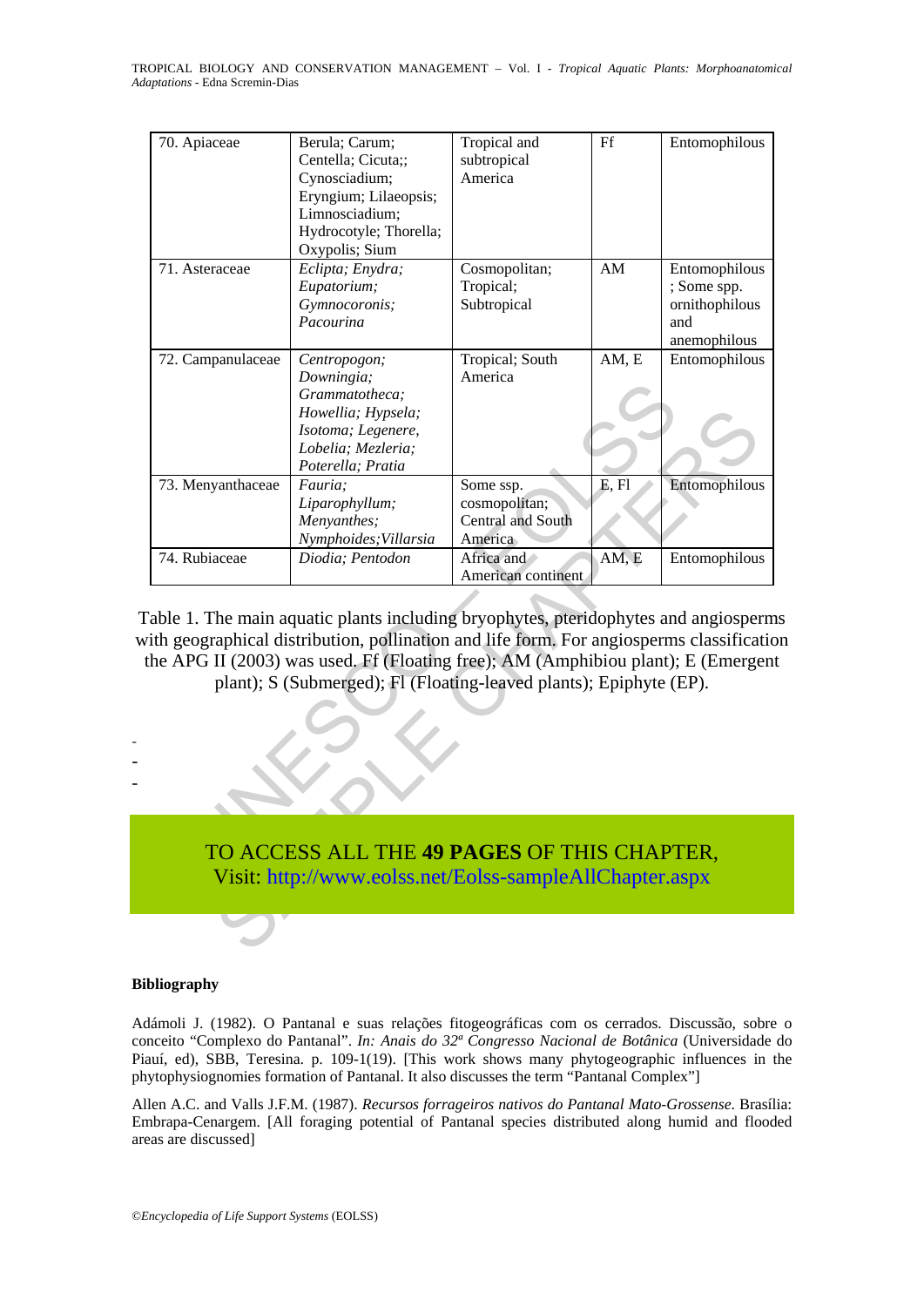APG II. 2003. An update of the Angiosperm Phylogeny Group classification for the for the orders and families of flowering plants. *Botanical Journal of Linnean Society,* 141, p. 399-436. [This work shows the new angiosperm classification based on the phylogeny of several groups obtained by DNA analysis]

Berg M.E. van den. (1984). Formas atuais e potenciais de aproveitamento das espécies nativas e exóticas do Pantanal Mato-Grossense. *In: Simpósio Sobre Recursos Naturais e Sócio-Econômicos do Pantanal,*1., Corumbá. Anais... Brasília: Embrapa-DDT. p. 131-136. [There are several examples of native species from Pantanal, indicating their use and exploitation]

Bona C. (1993). Estudo morfo-anatômico comparativo dos órgãos vegetativos de *Alternanthera philoxeroides* (Mart.) Griseb e *A. aquática* (Parodi) Chodat, (Amaranthaceae). Tese de Mestrado, Universidade Federal do Paraná, Curitiba. [This dissertation approach morphological and anatomical alterations of two *Alternanthera* species, considering the seasoning in Pantanal]

Edwall e *Bacopa momieriodoides* (Cham.) Robinson (Scrophularaceae) em<br>
2. Co. Tese de Doutorado, Universidade de São Paulo, São Paulo, São Paulo<br>
2. Tese de Doutorado, Universidade de São Paulo, São Paulo<br>
2. Co. Tese de Bona C. (1999). Adaptações morfo-anatômicas dos órgãos vegetativos de *Bacopa salzmanii* (Benth.) Wettst *ex* Edwall e *Bacopa monnieriodoides* (Cham.) Robinson (Scrophulariaceae) em ambiente terrestre e aquático. Tese de Doutorado, Universidade de São Paulo, São Paulo. [This work shows many morphological and anatomical alterations of two species of *Bacopa*, which develop in water, in soil free from flooding and totally submerged]

Cook C.D.K. (1990). *Aquatic plant book*. The Hague: SPB Academic Publishing. [Remarkable publication about aquatic plants, approaching several botanic families, their morphological characteristics and distribution]

Cordazzo C.V. and Seeliger U. (1988. *Guia ilustrado da vegetação costeira no extremo sul do Brasil.* Rio Grande do Sul: FURG. [Discuss about species diversity. Contains illustrations of the South Brazilian coast vegetation]

Cronk J K. and Fennessy M.S. (2001). *Wetland plants: biology and ecology*. Lewis Publishers - CRC Press LLC. 462 p. [Remarkable book that characterizes aquatic plants biology, adaptations, reproduction systems and dynamics of their community]

Emmerich M. and Valle L. de S. (1989). Estudo etnobotânico no Parque Indígena do Xingu. V. A planta do sal. *Bradea*, v. 5, n. 37, p. 257-260. [This work shows the use of aquatic plants by Amazon Indians]

Howard-Williams C. and Junk W.J. (1984). Ecology of aquatic macrophytes in amazonia. In: SIO-Li, H. (ed.). *The amazon: Limnology of a mighty tropicalriver and its basin.* W. Junk Publ., Dordrecht: 269- 293p. [Characterize the ecology of some macrophytes form the Amazon region]

Hull H.M., Morton H.L. and Wharrie J.R. (1975). Environmental Influences on Cuticle Development and Resultant Foliar Penetration. *Botanical Review*, 41(4): 421-451. [Discuss characteristics of the cuticle that cover plants epidermis and the environmental influence over their formation]

Kissmann K. G. (1997. *Plantas infestantes e nocivas.* 2. ed. São Paulo: BASF, Tomo 1. [This book describes many aquatic species with weed potential]

and anatomical alterations of two species of *Bacopa*, which develop in water, in soil and anatomical alterations of two species of *Bacopa*, which develop in water, in soil and totally submerged]<br>
... (1990). *Aquatic pl* Meirelles, M.L., Guimarães, A.J.M., Oliveira R.C. de; Araújo G.M. de, and Ribeiro J.F. (2004). Impactos sobre o estrato herbáceo de Áreas Úmidas do Cerrado. *In:* Aguiar, L. M. de Souza; Camargo, A. J. A. de. (eds). *Cerrado: ecologia e caracterização*. Planaltina, DF: Embrapa Cerrados; Brasília: Embrapa Informação Tecnológica, 249 p. [Authors comment about the humid areas from the center of Brazil, indicating the anthropic activities that interfere negatively in their biodiversity]

Mitchell R.S. (1976). Submergence experiments on nine species of semi-aquatic *Polygonum. American Journal of Botany*, 63(8): 1158-1165. [This work report the morphological plasticity of *Polygonum*, a genus which contains many amphibians]

Notare M. (1992). *Plantas hidrófilas e seu cultivo em aquário.* Sulamérica: Rio de Janeiro. [This book relate many species of aquatic plants, indicating their habit and habitat]

Piedade M.T.F.; Worbes M., and Junk W.J. (2001). Geo-ecological control on elemental fluyes in communities of higher plants in Amazonian floodplains. *In*: Mcclain, M.E., Victoria, R.L.; Richey, J.E. (edts) *The Biogeochemistry of the Amazon Basin.* Oxford University Press. p.209-234. [These authors analyses the behavior of species that inhabit humid areas considering the flooding pulse]

Pieterse A. H. & Murphy, K. J. (Ed.). (1990). *Aquatic weeds: the ecology and management of nuisance*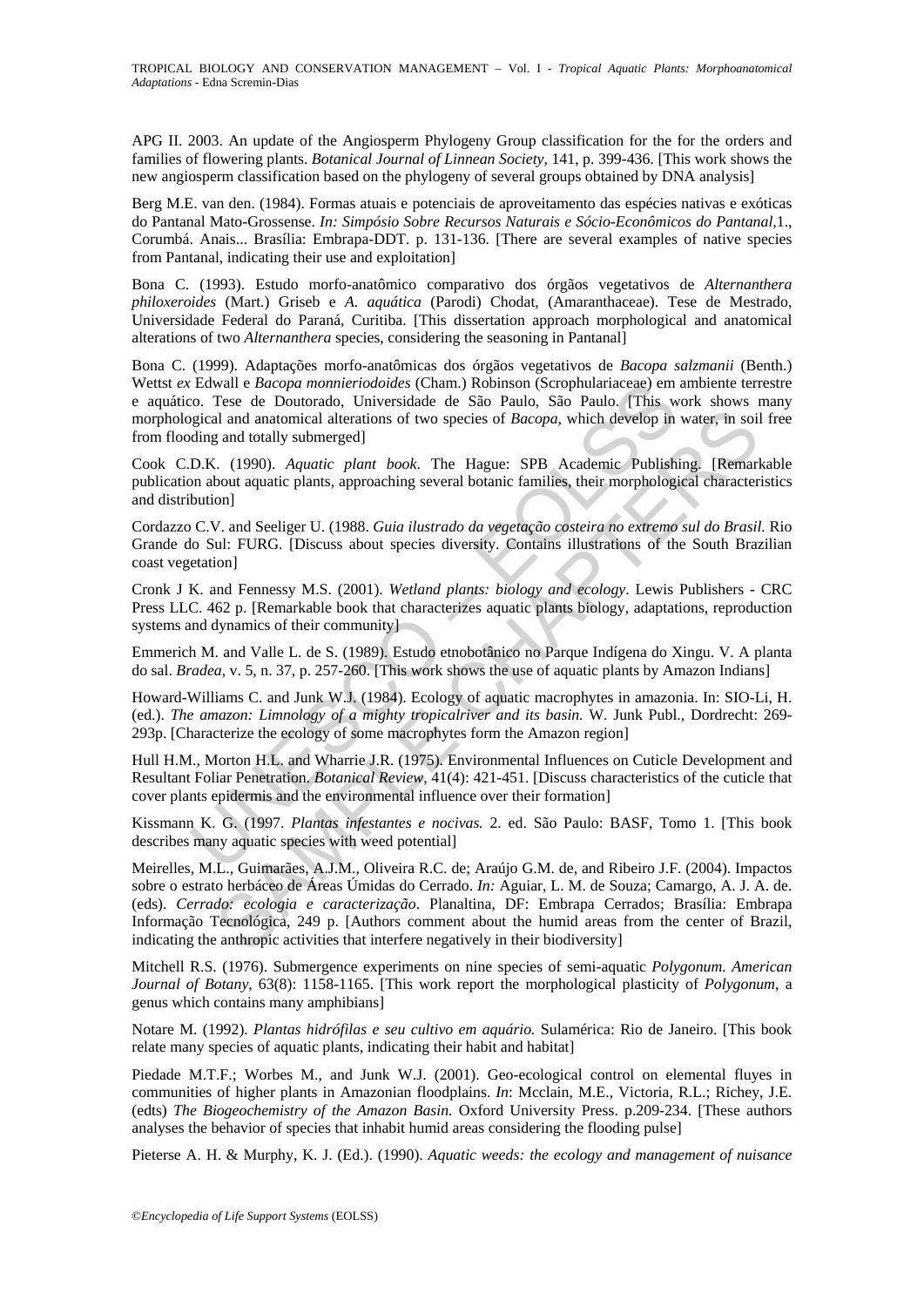*aquatic vegetation*. Oxford: Oxford Univ. Press. 593p. [This book discuss the weed behavior of aquatic plants, their ecology and management]

Pott, V.J. and Pot, A. (2000). *Plantas Aquáticas do Pantanal.* Embrapa-Pantanal – Brasília: Embrapa Comunicação para Transferência de Tecnologia. [This book describes all aquatic species that occur in Pantanal, indicating their distribution, economic importance and multiple uses, among other information]

Rezende U.M. (1996). Análise estrutural de *Neptunia plena* (L.) Benth. (Mimosaceae) em ambiente inundado e livre de inundação, no Pantanal Mato-Grossense, Município de Corumbá -Mato Grosso do Sul. Tese de Mestrado, Universidade Federal do Paraná, Curitiba. [This dissertation approach morphological and anatomical alterations of *Neptunia plena*, considering the Pantanal seasoning]

Crawford R.M.M. (1987). Plant Life in Aquatic and Amphibious Habitats. Oxford: Blackwell Scientific Publications. [This is a special publication of the British Ecological Society approaching physiological processes and biology of aquatic and amphibian plants, with works produced by specialists of several areas of knowledge]

Scremin-Dias E. (2007). Anatomia ecológica de espécies nativas: relação entre o ambiente e a estrutura é casual ou adaptativa? *In: A Botânica no Brasil: pesquisa, ensino e políticas públicas ambientais*. Palestra convidada: 58° Congresso Nacional de Botânica. Imprensa oficial do estado de São Paulo. São Paulo, SP. p. 384-388. [In this work the author discuss plants morphological and anatomical characteristics in relation to the environment, and also discuss the term adaptation]

Scremin-Dias E. (1992). Morfo-anatomia dos órgãos vegetativos de *Ludwigia sedoides* (Humb & Bompl.) Hara (Onagraceae), do Pantanal Sul-Mato-Grossense. Tese de Mestrado, Universidade Federal do Paraná, Curitiba. [This dissertation approach morphological and anatomical characteristics of *Ludwigia sedoides*, an amphibian species, considering dry and humid periods of Pantanal]

Scremin-Dias E. (2000ª). A plasticidade Fenotípica das Macrófitas Aquáticas em Resposta à Dinâmica Ambiental. *In: Tópicos Atuais em Botânica.* Palestras Convidadas do 51º Congresso Nacional de Botânica. Brasília, DF. Embrapa Recursos Genéticos e Biotecnologia / Sociedade Botânica do Brasil. p.184 -189. [In this work the author discuss the morphological and anatomical characteristics of plants in relation to the environment and discuss the term adaptation]

Scremin-Dias E. (2000b). Caracterização morfo-anatômica dos órgãos vegetativos de *Echinodorus paniculatus* Micheli e *Echinodorus tenellus* Mart. (Família Alismataceae), durante os períodos de cheia e seca no pantanal Sul-Mato-Grossense. Tese de Doutorado, Universidade de São Paulo, São Paulo. [This work discuss the morphological and anatomical adaptations of two species of *Echinodorus* considering seasonal variations of Pantanal]

moviedge]<br>
Dias E. (2007). Anatomia ecológica de espécies nativas: relação entre o ambiena adaptativa? *In: A Botânica no Brasil: pesquisa, ensino e políticas públicas an*<br>
at 38° Congresso Nacional de Botânica. Imprensa o E. (2007). Anatomia ecológica de espécies nativas: relação entre o ambiente e a estrutado entre o mediente e a estrutado entre o mediente de espécies nativas: relação entre os medientes. Paramente e a estrutos Samplentais Scremin-Dias E., Pott V.J., Hora R.C. da, and Souza P.R. de. (1999). *Nos jardins submersos da Bodoquena: guia para identificação de plantas aquáticas de Bonito e Região*. Editora: UFMS, Campo Grande/MS. 160 p. [This identification guide for aquatic plants was elaborated specially for tourists guides, helping them to understand the biodiversity of aquatic macrophytes from the clear water of Bonito, West-Center of Brazil. It also contain information about this environment and the macrophytes adaptations to the environment]

Sculthorpe C. D. (1967). *The biology of aquatic vascular plants*. Edward Arnold Publ. London. [This book is the most complete publication about the aquatic plants biology, approaching several botanic families and their adaptations]

Thomaz S.M. and Bini L.M. (eds). (2003). *Ecologia e Manejo de macrófitas aquáticas*. EDUEM, Maringá, 341p. . [It is shown many aspects of distribution, ecology, and management of aquatic plants]

Wooten J. (1986). Variations in leaf characteristics of six species of *Sagittaria* (Alismataceae) caused by various water levels. *Aquatic Botany***,** 23: 321-327. [Leaf phenotypic plasticity from species of *Sagittaria* are presented with discussions]

#### **Biographical Sketch**

**Edna Scremin-Dias** received her major in Biology from the Universidade Estadual de Maringá, Paraná, Brazil, in 1983, her M.Sc. in Botany from the Botany Department of the Universidade Federal do Paraná, in 1992, and her Ph.D. also in Botany, from the Biosciences Institute of the Universidade de São Paulo in